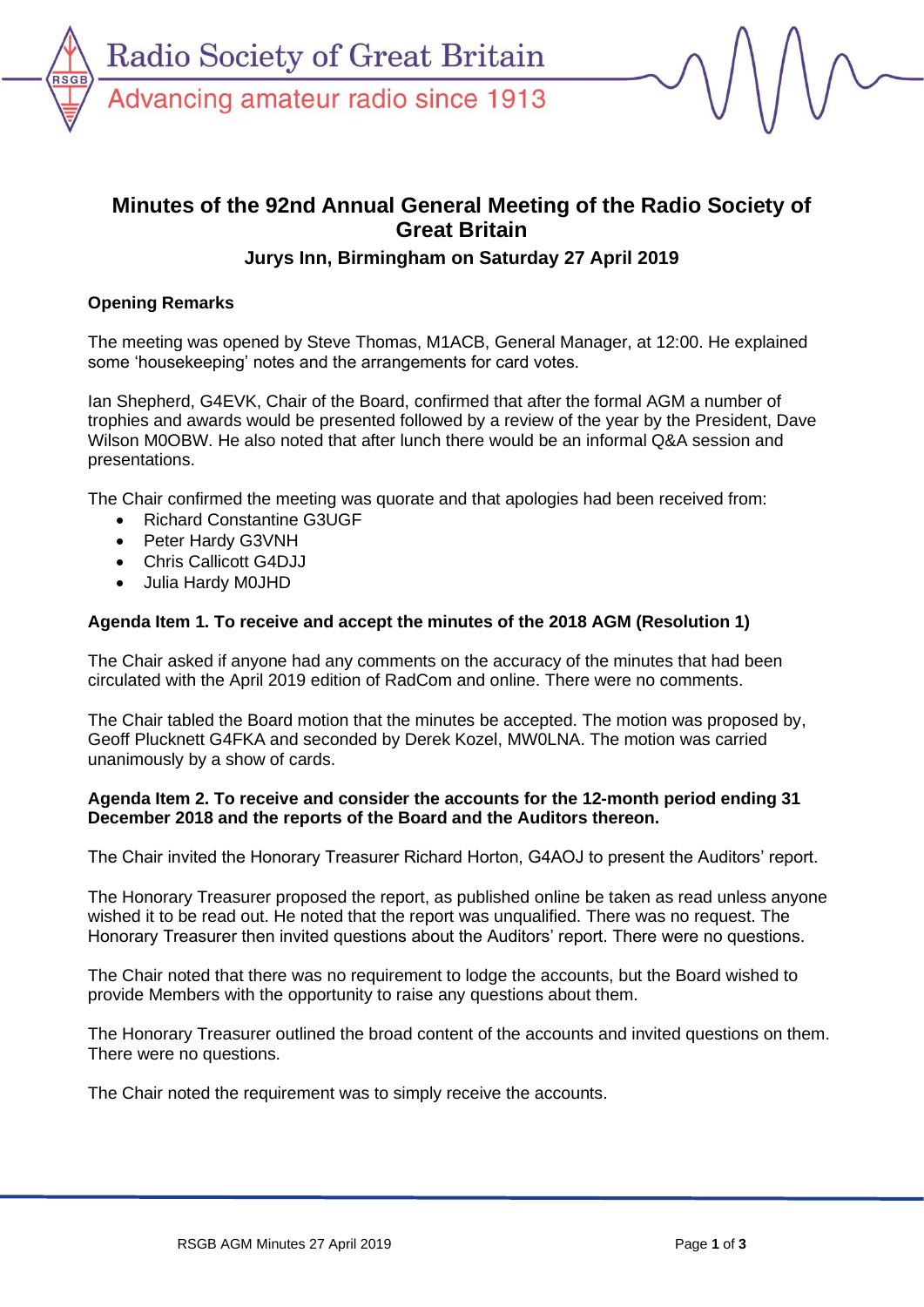RSG

#### **Agenda Item 3. Resolution to appoint the auditors, Sayer Vincent, and to authorise the Board to fix the remuneration (Resolution 2).**

The Chair explained that the Board was recommending the reappointment of Sayer Vincent for reasons of cost and continuity. He invited any questions on the resolution.

The Chair proposed the Resolution, which was seconded by Philip Hosey MI0MSO. The motion was carried by a show of cards.

### **Agenda Item 4. To endorse Dr Chris Callicott G4DJJ as a Nominated Director of the RSGB to serve until the 2022 AGM (Resolution 3)**

The Chair reminded Members that Dr Callicott had been selected by the Society's Nominations Committee as a Nominated Board Director. Article 33C required that Nominated Directors were endorsed by the membership in a secret ballot at or prior to the AGM. A ballot had been arranged and votes had been cast online. He invited the Company Secretary, Stephen Purser, GW4SHF, to announce the results. He reported that the votes cast were as follows:

| ∣ For   | בי     |
|---------|--------|
| Against | r<br>N |

He announced that Dr Callicott was therefore duly endorsed as a Nominated Director of the Society to serve until the 2022 AGM. The Chair congratulated Dr Callicott and welcomed him to the Board. He also reported that both he and Mike Bruce M0ITI had been elected unopposed to the Board and would serve as Board Directors until the 2022 AGM. The Chair thanked Len Paget GM0ONX, Stewart Bryant G3YSX for their work for the Society - both would complete their terms as Board Directors at the AGM. He also thanked Stephen Purser GW4SHF for his work for the Society as Company Secretary. Mr Purser was standing down from this role for personal reasons. He noted that the Board had appointed Len Paget GM0ONX as Company Secretary with effect from 11 May 2019.

#### **Agenda Item 5. Amendment to the Articles of Association (Regional Arrangements) (Special Resolution 4)**

#### The Chair read the proposed amendment

"Regional Representatives will, unless removed, remain in office for three years from the date of their election. Three years in office will be called a "Term". Regional Representatives may serve two consecutive Terms but shall retire at the end of their second consecutive Term; provided that the Board shall have the power to waive this requirement if it considers that it is in the best interests of the Society that the incumbent shall complete a third or subsequent Term "

The Chair advised that an explanatory note giving the background to the special resolution had been published in RadCom and online. He invited questions about the Special Resolution.

Philip Hosey MI0MSO asked if the change was retrospective so that it would apply to terms started at or before the current AGM. The Company Secretary advised that, in his view, it would apply to nominations made after the AGM. Mr Hosey stated that whilst he agreed with the Resolution he did not agree with that interpretation of it. The Chair stated that this would be clarified after the meeting.